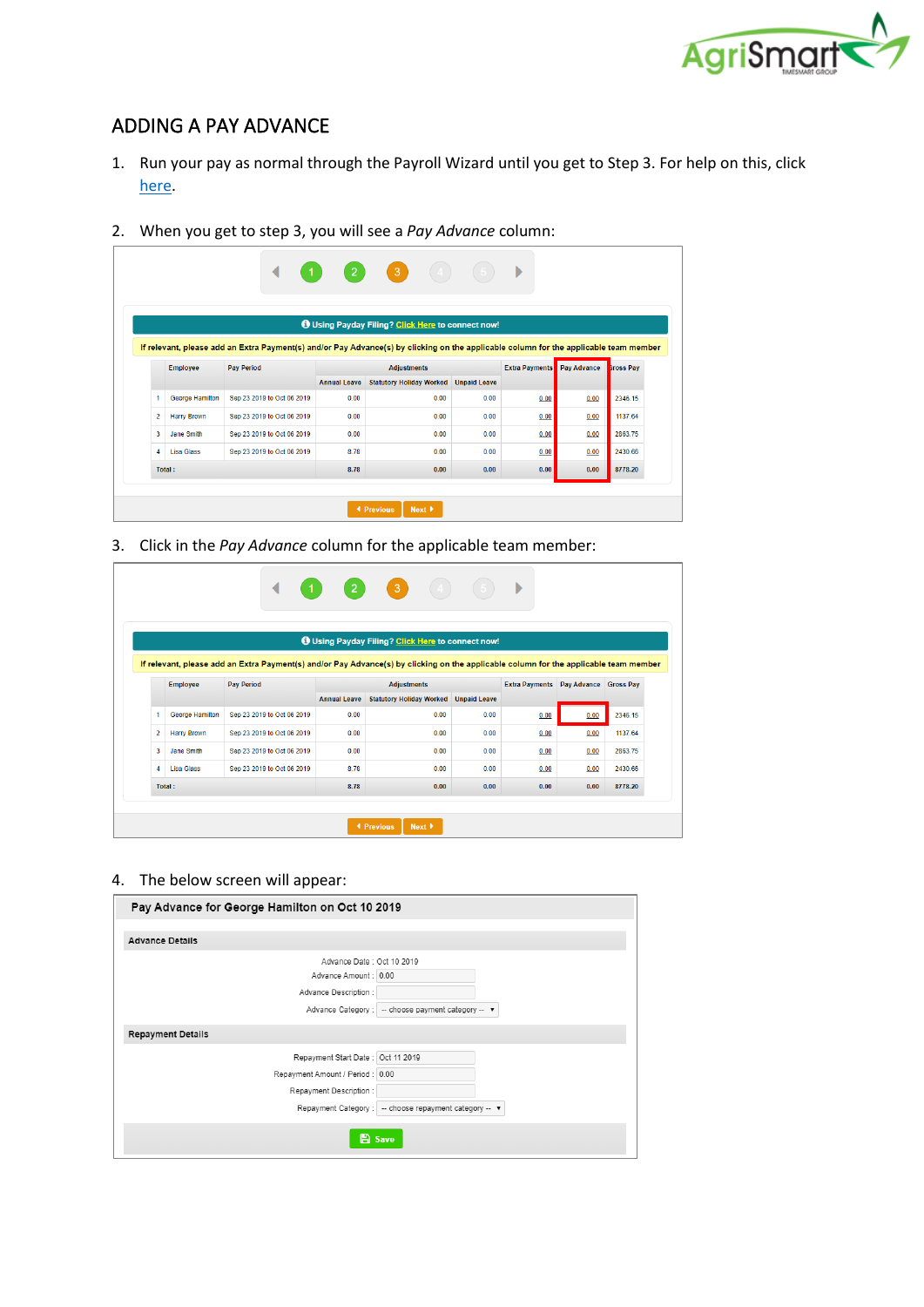- 5. Enter the *Advance Details*:
	- *Advance Amount* the full amount that is being advanced to the team member
	- *Advance Description* the details that will appear on the team member's payslip
	- *Advance Category* (optional) for GL purposes

| <b>Advance Details</b>            |                                                      |
|-----------------------------------|------------------------------------------------------|
| Advance Date: Oct 10 2019         |                                                      |
| Advance Amount: 1000              |                                                      |
| Advance Description : Pay Advance |                                                      |
|                                   | Advance Category :   -- choose payment category -- ▼ |

- 6. Enter the *Repayment Details*:
	- *Repayment Start Date* this defaults to the next pay period, but you can change this if need be
	- *Repayment Amount / Period*  the amount the team member will repay each pay period
	- *Repayment Description* the details that will appear on the team member's payslip when the repayment process begins
	- *Repayment Category* (optional) for GL purposes

| <b>Repayment Details</b>                  |                                                          |
|-------------------------------------------|----------------------------------------------------------|
| Repayment Start Date: Oct 7 2019          |                                                          |
| Repayment Amount / Period: 200            |                                                          |
| Repayment Description : Advance Repayment |                                                          |
|                                           | Repayment Category :   -- choose repayment category -- ▼ |

### 7. Click Save:

| Pay Advance for George Hamilton on Oct 10 2019                              |
|-----------------------------------------------------------------------------|
| <b>Advance Details</b>                                                      |
| Advance Date: Oct 10 2019                                                   |
| Advance Amount: 1000                                                        |
| Advance Description : Pay Advance                                           |
| Advance Category : - choose payment category -- ▼                           |
| <b>Repayment Details</b>                                                    |
| Repayment Start Date: Oct 7 2019                                            |
| Repayment Amount / Period: 200                                              |
| Repayment Description : Advance Repayment                                   |
| Repayment Category:<br>-- choose repayment category -- $\blacktriangledown$ |
| <b>B</b> Save                                                               |

#### You will be informed that the pay advance was added/updated successfully

| Pay Advance for George Hamilton on Oct 10 2019 |  |  |
|------------------------------------------------|--|--|
|                                                |  |  |